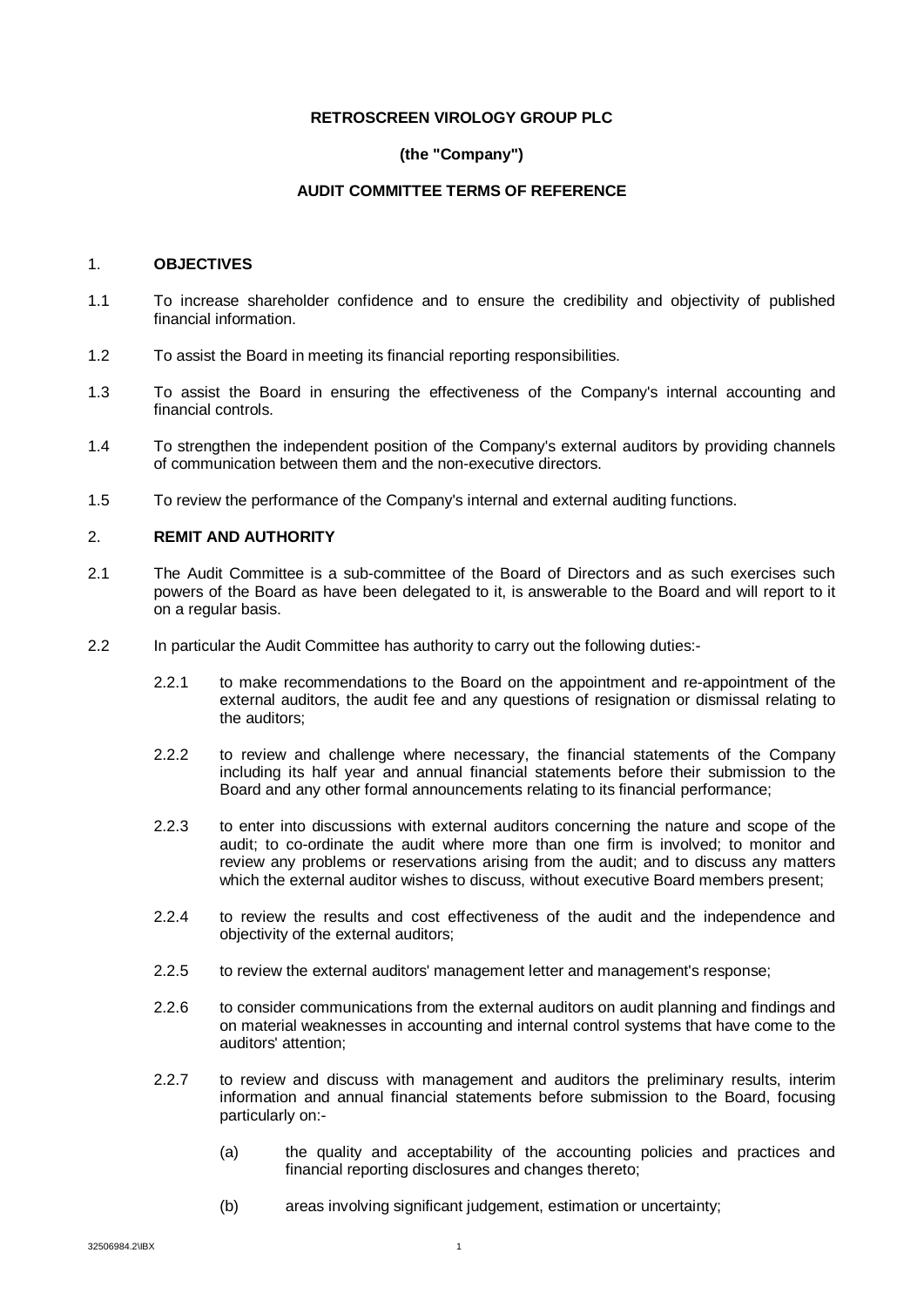- (c) material misstatements detected by the auditors that individually or in aggregate have not been corrected and management's explanations as to why they have not been adjusted:
- (d) the basis for the going concern assumption;
- (e) compliance with financial reporting standards and relevant financial and governance reporting requirements;
- 2.2.8 to discuss any difficulties, reservations or other matters arising from the external auditors' interim and final audits (in the absence of management, where necessary);
- 2.2.9 to review, prior to its consideration by the Board, the external auditors' report to the directors and management's response;
- 2.2.10 to monitor and review the effectiveness of the Company's internal financial controls and in particular to review:-
	- (a) the policies and overall process for identifying and assessing business risks and managing their impact on the Company;
	- (b) regular assurance reports from management, internal audit, external audit and others on the operational effectiveness of matters related to risk and control;
	- (c) the timeliness of, and reports on, the effectiveness of corrective action taken by management; and
	- (d) the Company's systems and controls for the prevention of bribery and receive reports on non-compliance;
- 2.2.11 to consider any necessary disclosure implications of the process that has been applied by the Board to deal with material internal control aspects of any significant problems disclosed in the annual report and accounts;
- $2.212$  to:-
	- (a) consider the appointment, resignation or dismissal of the head of internal audit;
	- (b) review and discuss with the head of internal audit the scope of work of the internal audit function, its plans, the issues identified as a result of its work and how management is addressing these issues;
	- (c) ensure that the function is adequately resourced, and has appropriate authority and standing within the Company; and
	- (d) review co-ordination between the internal and external auditors and (where relevant) the risk management department;
- 2.2.13 where there is no internal audit function, to consider annually whether there is a need for an internal audit function;
- 2.2.14 to review any significant findings of internal investigations into control weaknesses, fraud or misconduct and management's response (in the absence of management, where necessary);
- 2.2.15 to consider the disclosure about the role of the audit committee included in the annual report;
- 2.2.16 to review other disclosures or documents as determined by the Board;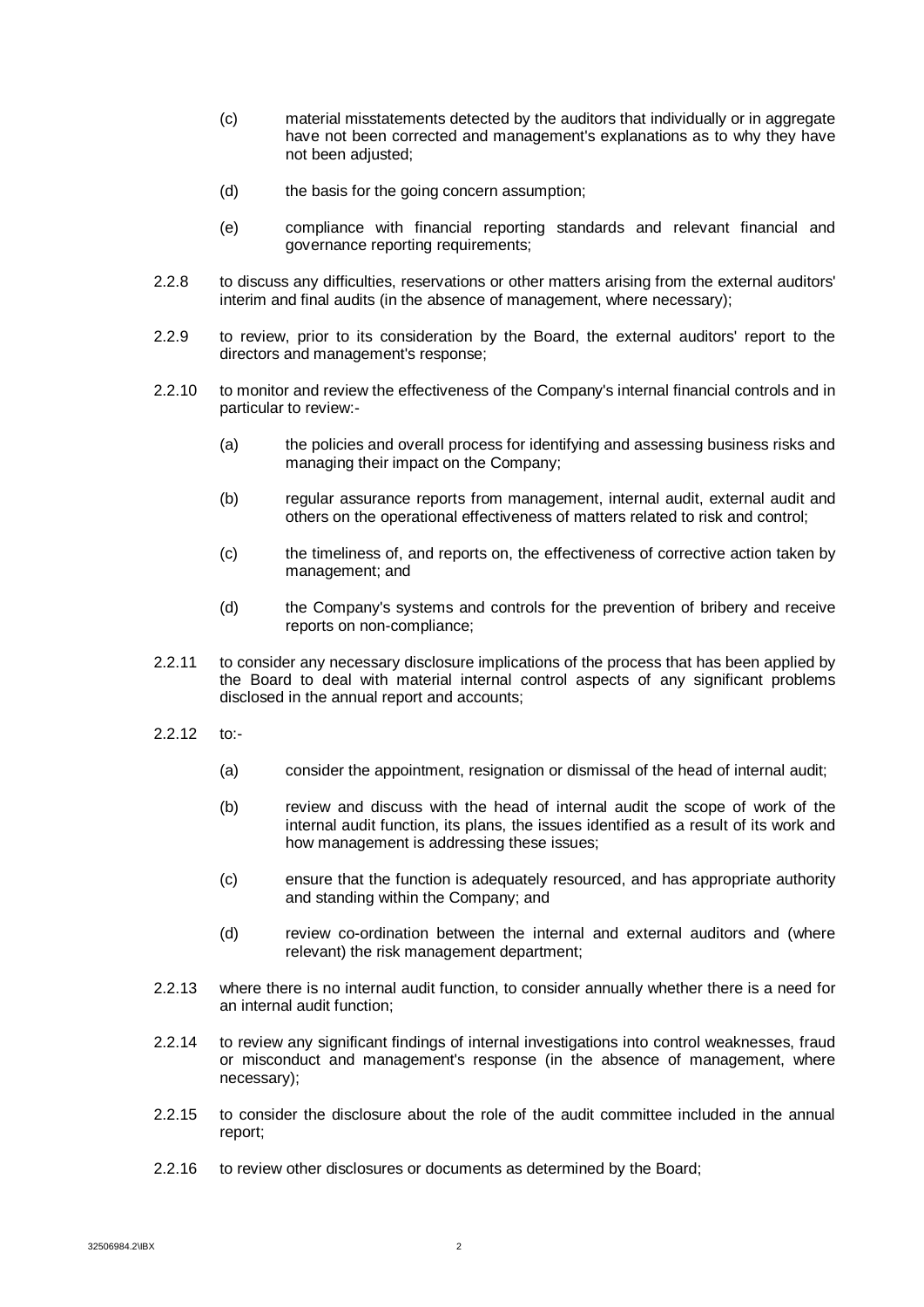- 2.2.17 to consider other topics, as defined by the Board, such as the Company's policies for preventing or detecting fraud, its code of corporate conduct/business ethics, or the policies for ensuring that the Company complies with relevant regulatory and legal requirements;
- 2.2.18 to review arrangements by which staff of the Company may, in confidence, raise concerns about possible improprieties in matters of financial reporting or other matters;
- 2.2.19 to ensure that arrangements are in place for investigation of possible impropriety in matters of financial reporting or other matters, focusing particularly on:-
	- (a) the proportionality and independence of these investigations; and
	- (b) the appropriateness of follow-up action by the Audit Committee;
- 2.2.20 periodically to review and update its own terms of reference requesting Board approval for all proposed changes and, at appropriate intervals, evaluate its own performance against its terms of reference and best practice.
- 2.3 The Audit Committee is authorised to obtain external professional (including legal) advice in pursuance of its duties at the cost of the Company.
- 2.4 If the auditors also supply non-audit services to the Company, the Audit Committee should:-
	- 2.4.1 keep the nature and extent of such services under review (seeking to balance the maintenance of objectivity and value for money);
	- 2.4.2 take into account relevant ethical guidance regarding the provision of non-audit services by the external audit firm; and
	- 2.4.3 report to the board, identifying any matters in respect of which it considers that action or improvement is needed and make recommendations as to the steps to be taken.

# 3. **MEMBERSHIP**

- 3.1 The Audit Committee shall have at least two members who shall be appointed by the Board and be drawn exclusively from the non-executive directors of the Company. A majority of these nonexecutive directors should be independent of the executive directors and management and also be free from any business or other relationship which could materially interfere with the exercise of their independent judgement. The Chairman of the Audit Committee shall be appointed by the Board of the Company and shall be a non-executive director. The membership of this Committee is to be set out in the annual report and accounts of the Company. The quorum for any decisions shall be two members of whom at least one must be independent of the management of the Company.
- 3.2 At least one member of the Audit Committee must have recent and relevant financial experience.
- 3.3 Audit Committee meetings shall also be attended by the external auditor, the head of any internal audit department and the finance director of the Company. The Committee may invite any outsiders to attend its meetings as it deems appropriate.
- 3.4 Other members of the Board have the right to attend meetings of the Audit Committee.

# 4. **PROCEDURE**

- 4.1 The Audit Committee shall meet not less than three times a year and at such other times as circumstances require. The external auditors may request a meeting if they consider it necessary.
- 4.2 The Audit Committee shall have discussions with the external auditors at least once a year without any executive Board members being present.